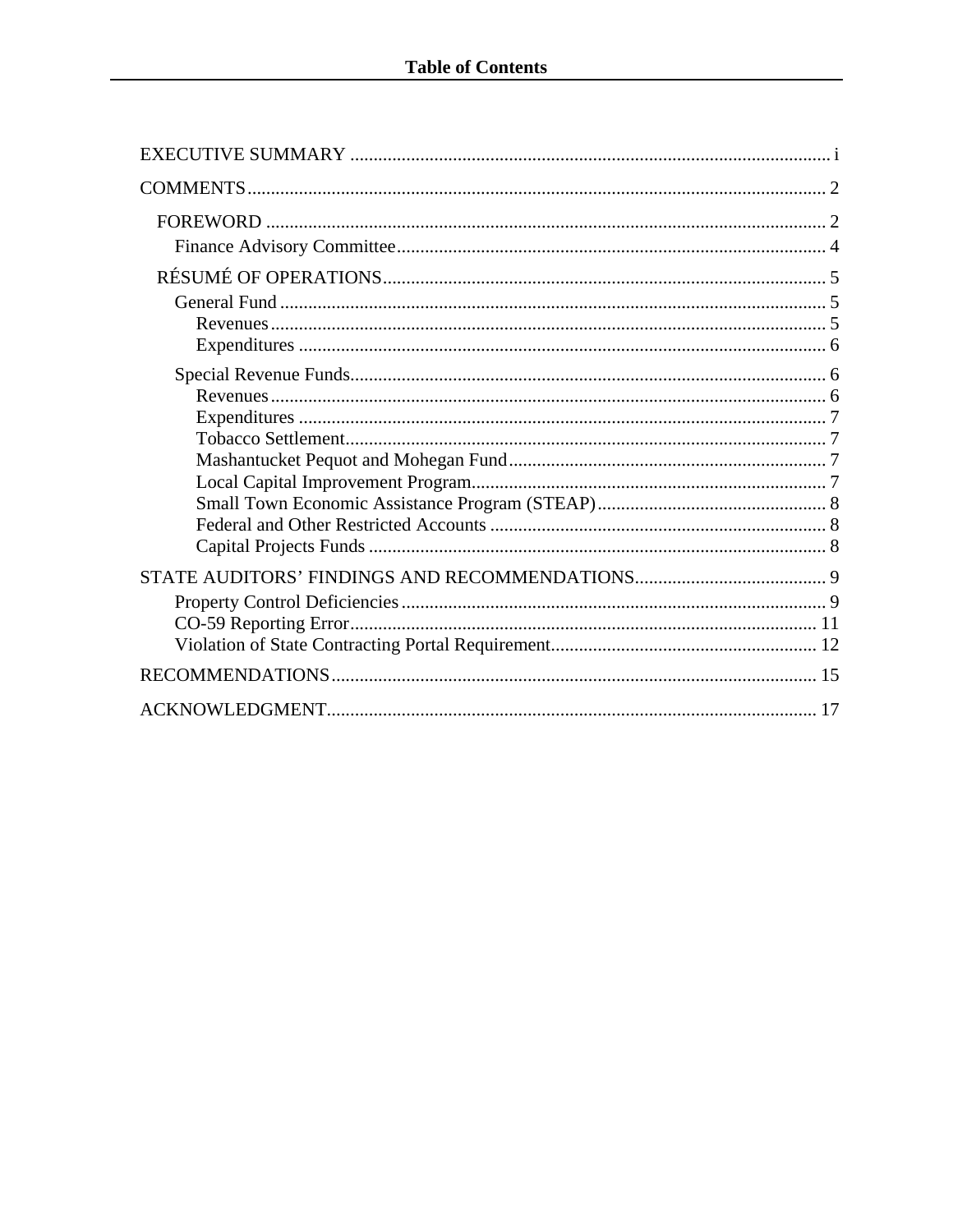#### April 21, 2022

# **EXECUTIVE SUMMARY**

<span id="page-2-0"></span>In accordance with the provisions of Section 2-90 of the Connecticut General Statutes, we have audited certain operations of the Office of Policy and Management (OPM). The objectives of this review were to evaluate the department's internal controls, compliance with policies and procedures, as well as certain legal provisions, and management practices and operations for the fiscal years ended June 30, 2019 and 2020.

The key findings and recommendations are presented below:

| Page 9  | Our review of 25 OPM and 25 Rentschler Field inventory items disclosed<br>numerous issues with the Rentschler Field inventory. We found that some<br>assets were not tagged, and other assets were not included in the inventory.<br>We also found sensitive and confidential information in an unlocked room at<br>OPM. The Office of Policy and Management should improve internal controls<br>and communication with the Capital Region Development Authority outside<br>management company staff to comply with the inventory requirements in the<br>State Property Control Manual. In addition, the office should store all sensitive<br>information in a secure location. (Recommendation 1.)    |
|---------|--------------------------------------------------------------------------------------------------------------------------------------------------------------------------------------------------------------------------------------------------------------------------------------------------------------------------------------------------------------------------------------------------------------------------------------------------------------------------------------------------------------------------------------------------------------------------------------------------------------------------------------------------------------------------------------------------------|
| Page 11 | We reviewed 16 asset additions and deletions from OPM's CO-59 annual<br>inventory reports for assets managed by Rentschler Field staff (Capital Region<br>Development Authority outside management) and OPM. We found that OPM<br>did not include three assets, totaling \$66,851, in the additions and one asset,<br>with a value of \$17,500, in the Rentschler Field deletions for the fiscal year<br>2015. The Office of Policy and Management should improve internal controls<br>and communication with the Capital Region Development Authority outside<br>management company staff to comply with the annual inventory reporting<br>requirements of the State Comptroller. (Recommendation 2.) |
| Page 12 | We found that OPM did not publish its personal service agreements on the<br>Department of Administrative Services contracting portal. The Office of<br>Policy and Management should post personal service agreements on the<br>Department of Administrative Services' contracting portal as required by<br>Section 4e-13(a) of the General Statutes. (Recommendation 3.)                                                                                                                                                                                                                                                                                                                               |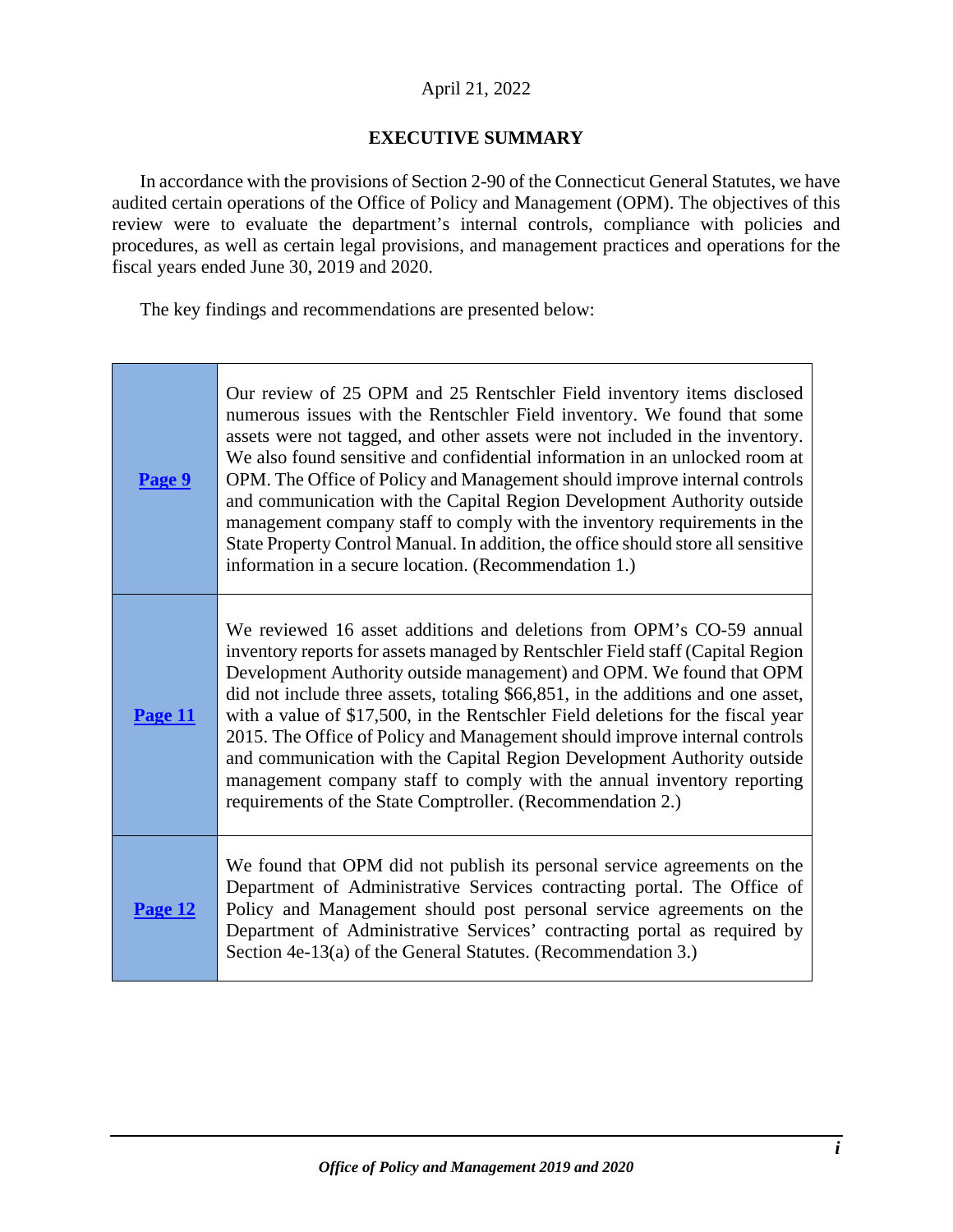# STATE OF CONNECTICUT



AUDITORS OF PUBLIC ACCOUNTS State Capitol JOHN C. GERAGOSIAN 210 Capitol Avenue CLARK J. CHAPIN Hartford, Connecticut 06106-1559

#### April 21, 2022

#### **AUDITORS' REPORT OFFICE OF POLICY AND MANAGEMENT FOR THE FISCAL YEARS ENDED JUNE 30, 2019 AND 2020**

We have audited certain operations of the Office of Policy and Management (OPM) in fulfillment of our duties under Section 2-90 of the Connecticut General Statutes. The scope of our audit included, but was not necessarily limited to, the fiscal years ended June 30, 2019 and 2020. The objectives of our audit were to:

- 1. Evaluate the office's internal controls over significant management and financial functions;
- 2. Evaluate the office's compliance with policies and procedures internal to the department or promulgated by other state agencies, as well as certain legal provisions; and
- 3. Evaluate the economy and efficiency of certain management practices and operations, including certain financial transactions.

Our methodology included reviewing written policies and procedures, financial records, minutes of meetings, and other pertinent documents; interviewing various personnel of the department; and testing selected transactions. Our testing was not designed to project to a population unless specifically stated. We obtained an understanding of internal controls that we deemed significant within the context of the audit objectives and assessed whether such controls have been properly designed and placed in operation. We tested certain of those controls to obtain evidence regarding the effectiveness of their design and operation. We also obtained an understanding of legal provisions that are significant within the context of the audit objectives, and we assessed the risk that illegal acts, including fraud, and violations of contracts, grant agreements, or other legal provisions could occur. Based on that risk assessment, we designed and performed procedures to provide reasonable assurance of detecting instances of noncompliance significant to those provisions.

We conducted our audit in accordance with the standards applicable to performance audits contained in *Government Auditing Standards*, issued by the Comptroller General of the United States. Those standards require that we plan and perform our audit to obtain sufficient, appropriate evidence to provide a reasonable basis for our findings and conclusions based on our audit objectives. We believe that the evidence obtained provides such a basis.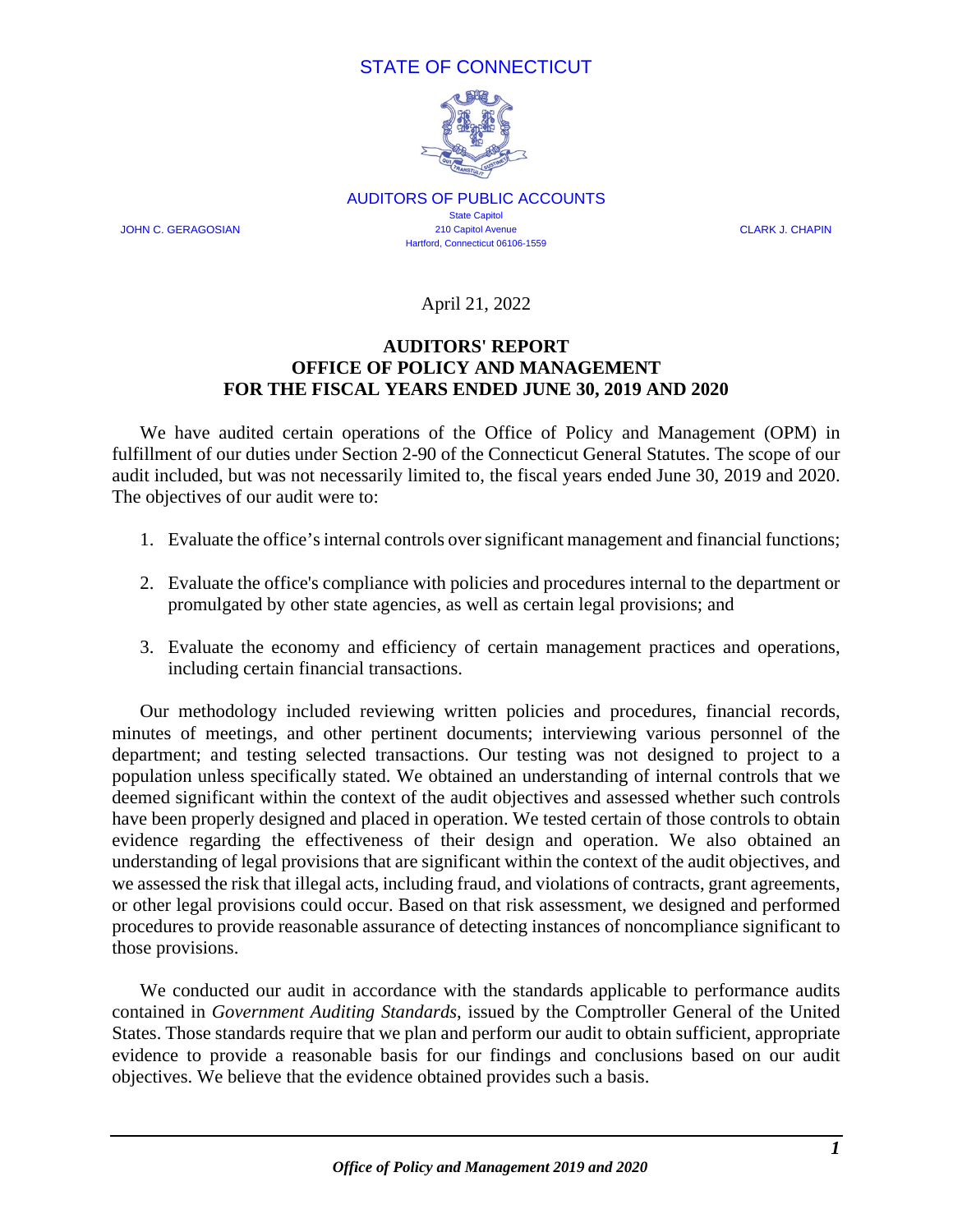The accompanying Résumé of Operations is presented for informational purposes. This information was obtained from the office's management and was not subjected to the procedures applied in our audit of the office. For the areas audited, we identified:

- 1. Deficiencies in internal controls;
- 2. Apparent noncompliance with laws, regulations, contracts and grant agreements, policies, and procedures; and
- 3. A need for improvement in management practices and procedures that we deemed to be reportable.

<span id="page-4-0"></span>The State Auditors' Findings and Recommendations in the accompanying report presents any findings arising from our audit of the Office of Policy and Management.

#### **COMMENTS**

#### <span id="page-4-1"></span>**FOREWORD**

The Office of Policy and Management operates primarily, under Title 4, Chapter 50, and Title 16a, Chapters 295 through Chapters 298, of the General Statutes. The Governor appoints the secretary of the Office of Policy and Management who serves as the department head. OPM has broad statutory authority and serves as a centralized management and planning agency for the state. Section 4-65a of the General Statutes states OPM is responsible "for all aspects of state staff planning and analysis in the areas of budgeting, management, planning, energy policy determination and evaluation, intergovernmental policy, criminal and juvenile justice planning, and program evaluation."

Pursuant to Section 4-66 of the General Statutes, the OPM fiscal and program responsibilities include:

- Keeping information on file concerning the state's general accounts.
- Assisting agencies in the creation of state capital (physical plant and equipment) plans.
- Prescribing state agency reporting requirements, and analyzing, and acting on agency reports.
- Conveying financial information to the General Assembly and the State Comptroller.
- Reviewing and assisting in the improvement of state agency operations.

Pursuant to Sections 12-1c and 12-1d of the General Statutes, OPM is also responsible for municipal finance and local tax issues, including processing tax-related grants to towns and reimbursing towns for various tax relief programs (elderly homeowners, veterans, and the totally disabled). Section 12-170h of the General Statutes provides OPM the authority to "enforce the provisions and make all necessary regulations for carrying out, enforcing, and preventing violations of all or any of the provisions regarding property tax relief for elderly homeowners, renters and persons with permanent total disability."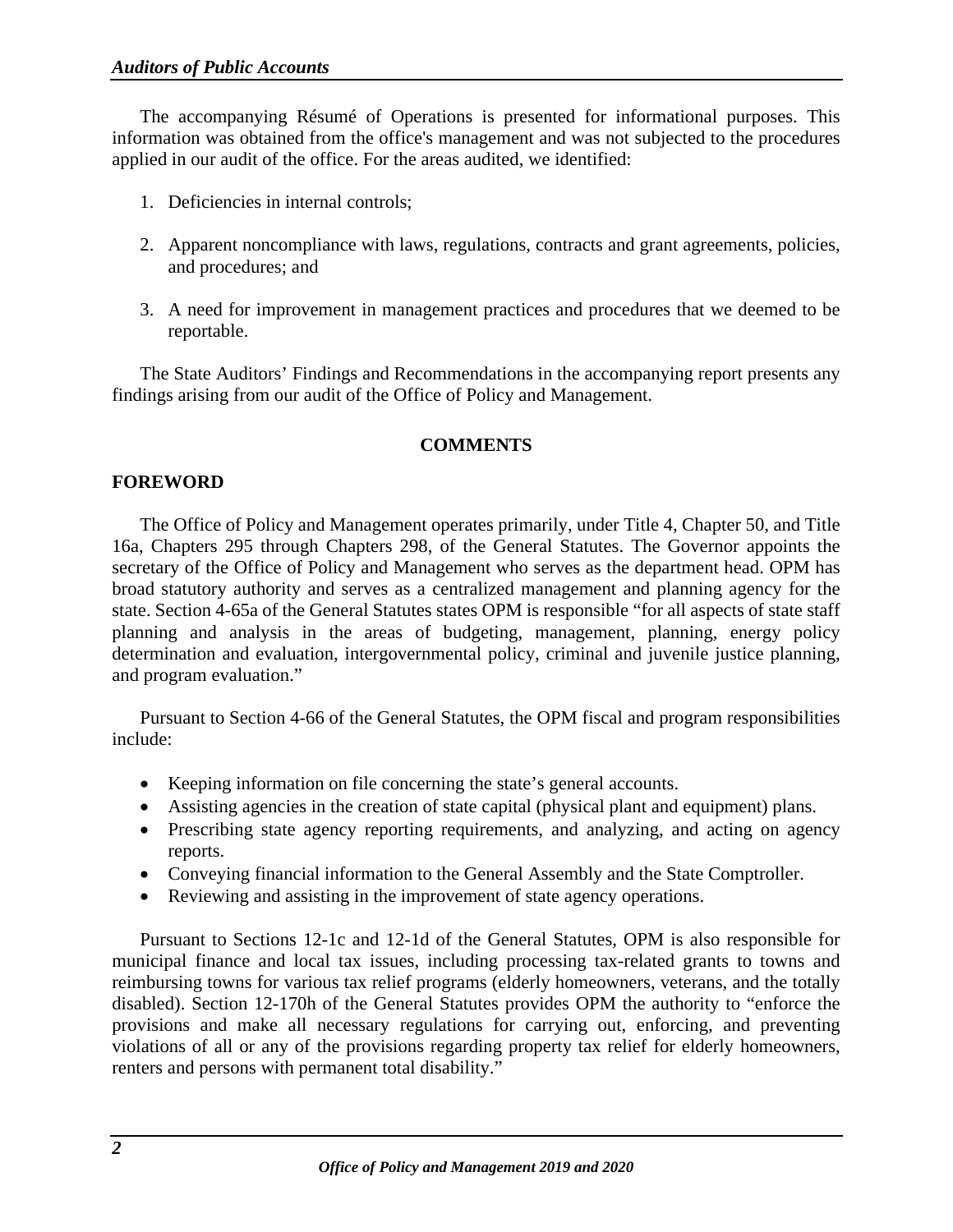OPM is also responsible for various oversight and control functions, including:

- Preparation and implementation of the state budget Sections 4-69 through 4-107a of the General Statutes.
- Establishment of agency financial policies; the review and approval of budgets for financial systems and acting to remedy deficiencies in such systems; advising agencies of financial staffing needs; recommendations of career development programs for managers; and the coordination of transfers of financial managers assigned to the OPM Office of Finance under Section 4-70e of the General Statutes.
- Oversight and coordination of state agency contracting for outside personal service contractors. Personal service contractors provide consulting or other services to state agencies – Sections 4-205 through 4-219 of the General Statutes.
- Administration of the Capital Equipment Purchase Fund used to acquire capital equipment for state agencies – Section 4a-9 of the General Statutes.
- Administration of the state single audit program Sections 4-230 to 4-236 of the General Statutes. This program is responsible for ensuring adequate audit coverage of state grants to certain recipients.
- Office of Labor Relations (OLR) within OPM, which acts on behalf of the state in collective bargaining and other roles requiring employer representation. Under the provisions of Sections 5-270 through 5-280 of the General Statutes, the Governor designated OLR to act as the state's representative.
- Provisions of Section 32-655 through 32-669 of the General Statutes, pertaining to the construction and administration of Adriaen's Landing and Rentschler Stadium.

In addition, OPM is responsible for coordinating the activities of certain advisory bodies and other programs pursuant to various statutes including:

- Municipal Finance Advisory Commission (Section 7-394b of the General Statutes)
- Connecticut Advisory Commission on Intergovernmental Relations (Section 2-79a of the General Statutes)
- Juvenile Justice Advisory Committee (Established under the federal Juvenile Justice and Delinquency Prevention Act)
- Criminal Justice Policy Advisory Commission (Sections 18-87j and 18-87k of the General Statutes)
- Connecticut Partnership for Long Term Care (Section 17b-252 of the General Statutes)
- Tobacco and Health Trust Fund Board of Trustees (Section 4-28f of the General Statutes)
- Connecticut Sentencing Commission (Section 54-300 of the General Statutes)
- Municipal Accountability Review Board (Section 7-576d of the General Statutes)
- Transportation Policy Advisory Council (Section 13b-38*l* of the General Statutes)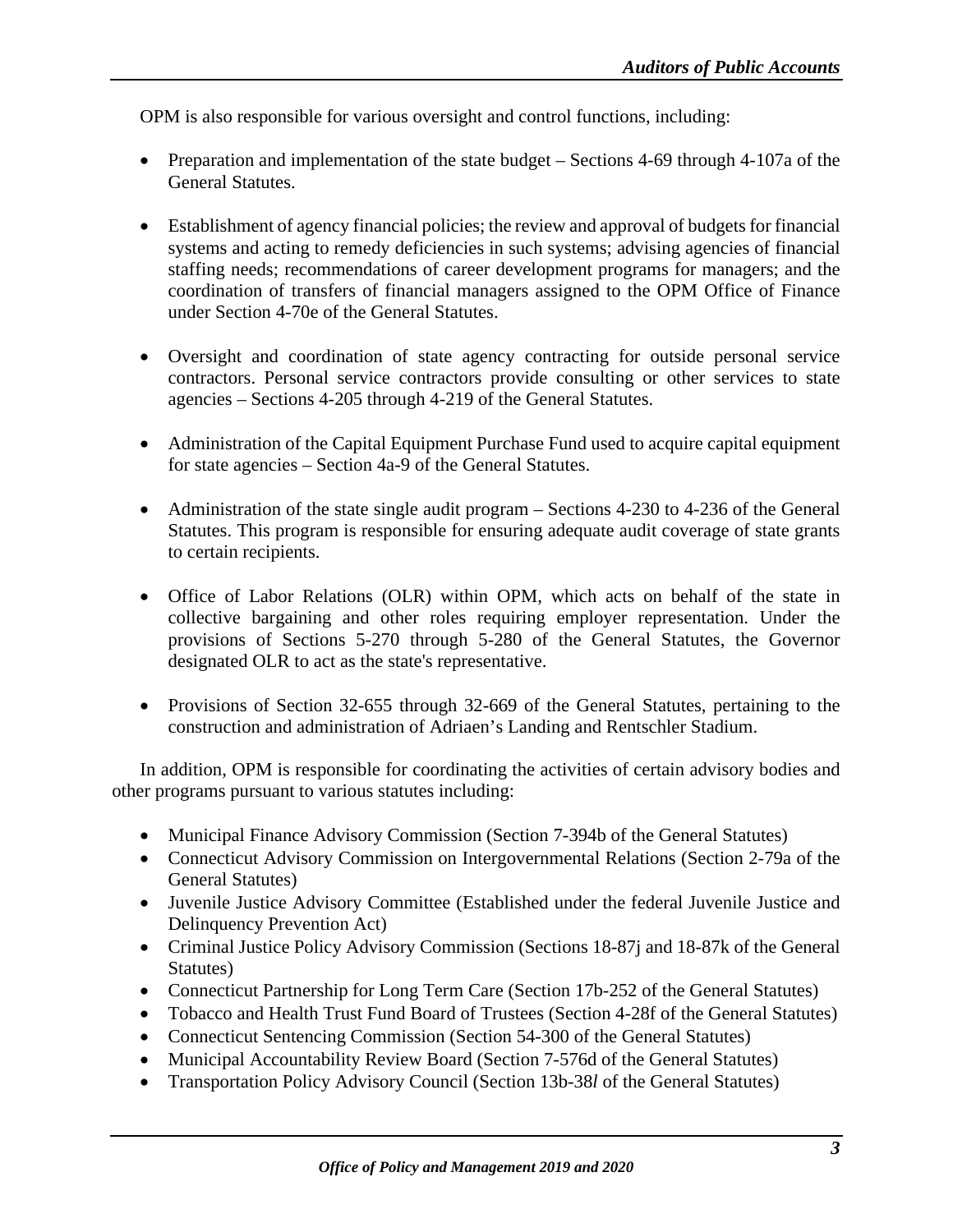Benjamin Barnes was appointed secretary of the Office of Policy and Management on January 5, 2011 and served in that position through January 8, 2019. Melissa McCaw was appointed secretary of the Office of Policy and Management on January 9, 2019 and served in that position through February 25, 2022. Jeffrey Beckham was appointed as interim secretary of the Office of Policy and Management on February 25, 2022.

#### <span id="page-6-0"></span>**Finance Advisory Committee**

The Finance Advisory Committee (FAC) is authorized under Section 4-93 of the General Statutes and consists of the Governor, Lieutenant Governor, State Treasurer, State Comptroller, two Senate members, and three House members of the Appropriations Committee. The senators are appointed by the president pro tempore of the Senate and must be of different political parties. The speaker of the House appoints the representatives and no more than two of the three representatives can be of the same party. Those legislative leaders also appoint alternate members to serve in the appointees' absence. The legislative members are appointed upon the convening of the General Assembly in each odd-numbered year and serve until the next regular legislative session convenes in an odd-numbered year. FAC meets on the first Thursday of each month and at such other times as the Governor designates.

Committee members as of June 30, 2020 were:

#### Ex-Officio Members

Governor Edward "Ned" Lamont Lieutenant Governor Susan Bysiewicz State Comptroller Kevin Lembo State Treasurer Shawn T. Wooden

Appointed Legislative Member Alternate

| <b>Senator Cathy Osten</b>     | <b>Senator Joan Hartley</b>     |
|--------------------------------|---------------------------------|
| <b>Senator Paul Formica</b>    | <b>Senator Craig Miner</b>      |
| Representative Michael DiMassa | Representative Bobby Gibson     |
| Representative Toni Walker     | Representative Maria Horn       |
| Representative Gail Lavielle   | Representative Tami Zawistowski |

The secretary of the Office of Policy and Management serves as clerk and the executive budget officer of the Budget and Financial Management Division serves as assistant clerk.

Various statutes authorize the FAC to approve appropriation transfers and other budgetary changes. A majority of the items approved by the FAC are in accordance with the provisions of Section 4-87 of the General Statutes. The section requires committee approval for all appropriation transfers between accounts of the same agency when those transfers exceed \$50,000, or ten percent of the specific appropriation, whichever is less.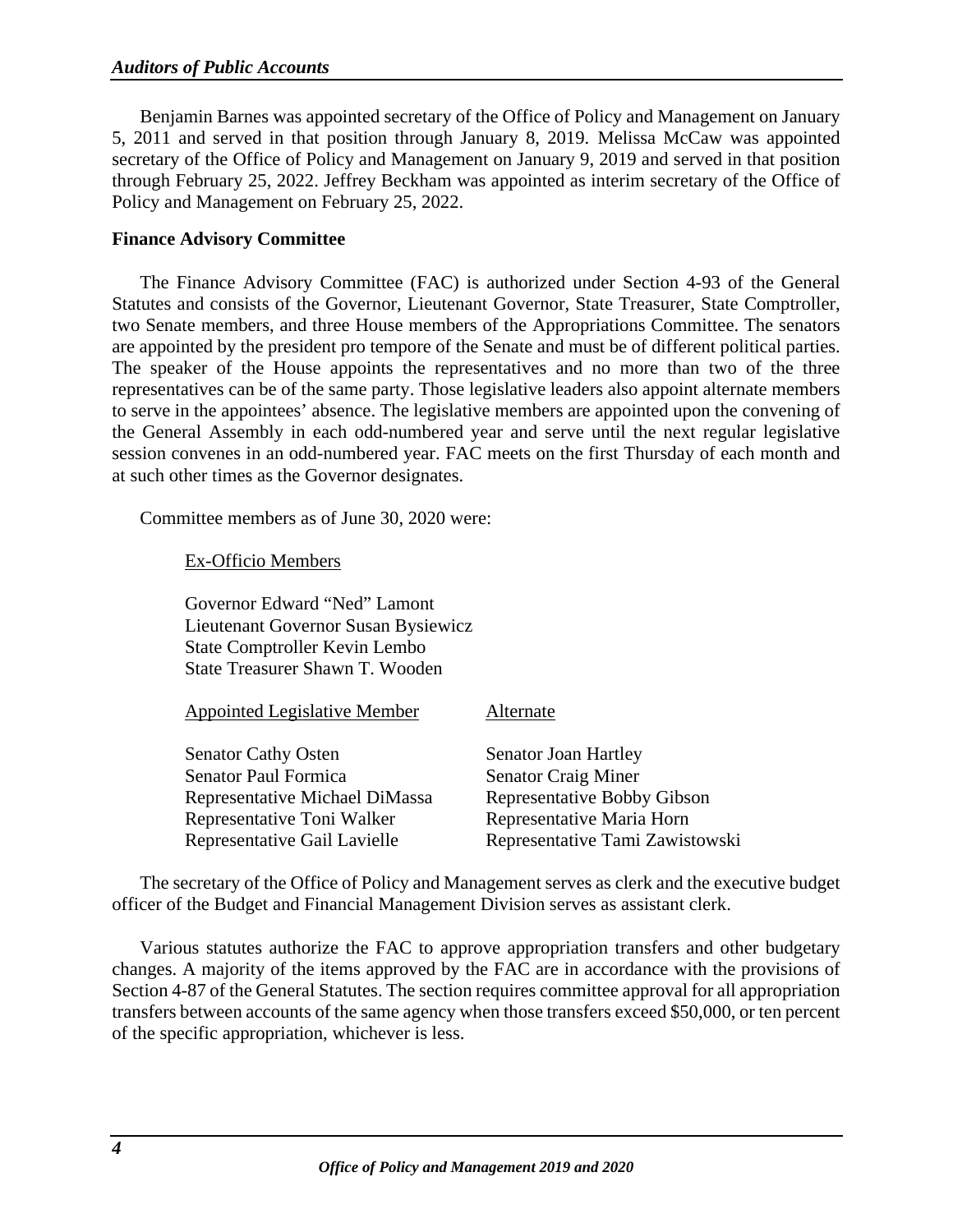# **Significant Legislation**

Noteworthy legislation that took effect during the period under review and thereafter is presented below:

- **Public Act 19-10,** effective October 1, 2019, established a reward program for state employees who make a suggestion that (1) concerns an alleged gross waste of funds in their employing state agency, (2) is subsequently implemented by the agency, and (3) results in agency cost savings exceeding \$10,000. Under the program, each state agency must designate a suggestion coordinator. Suggestions involving certain matters are ineligible for an award.
- **Public Act 19-127,** effective July 1, 2019, required the secretary of the Office of Policy and Management to establish a pilot program to offer incentives to qualifying nonprofit human service providers that realize savings in the state-contracted services they deliver. Under the act, the pilot program must (1) allow participating providers to keep a portion of any savings they realize from the contracted service cost as long as they meet their contractual requirements and (2) prohibit future state contracts for the same type of service from being reduced solely on savings achieved under the pilot. Prior law authorized the OPM secretary to establish a program with similar features, but it was not implemented.

# <span id="page-7-0"></span>**RÉSUMÉ OF OPERATIONS**

# <span id="page-7-1"></span>**General Fund**

A comparison of the OPM General Fund revenues and expenditures for the fiscal years under review and the preceding year follows:

# <span id="page-7-2"></span>**Revenues**

<span id="page-7-3"></span>

|                                        | 2017-2018     | 2018-2019     | 2019-2020     |
|----------------------------------------|---------------|---------------|---------------|
| <b>Casino Gaming Receipts:</b>         |               |               |               |
| <b>Mashantucket Gaming</b>             | \$121,203,829 | \$114,055,909 | \$75,474,249  |
| <b>Mohegan Gaming</b>                  | 151,627,943   | 142,844,283   | 89,619,982    |
| <b>Total Casino Gaming Receipts</b>    | 272,831,772   | 256,900,192   | 165,094,231   |
| Refunds of Grants & Other Expenditures | 100,609       | 50,271        | 130,337       |
| <b>All Other Receipts</b>              | 440           | 1,870         | 332           |
| <b>Total Revenues</b>                  | \$272,932,821 | \$256,952,333 | \$165,224,900 |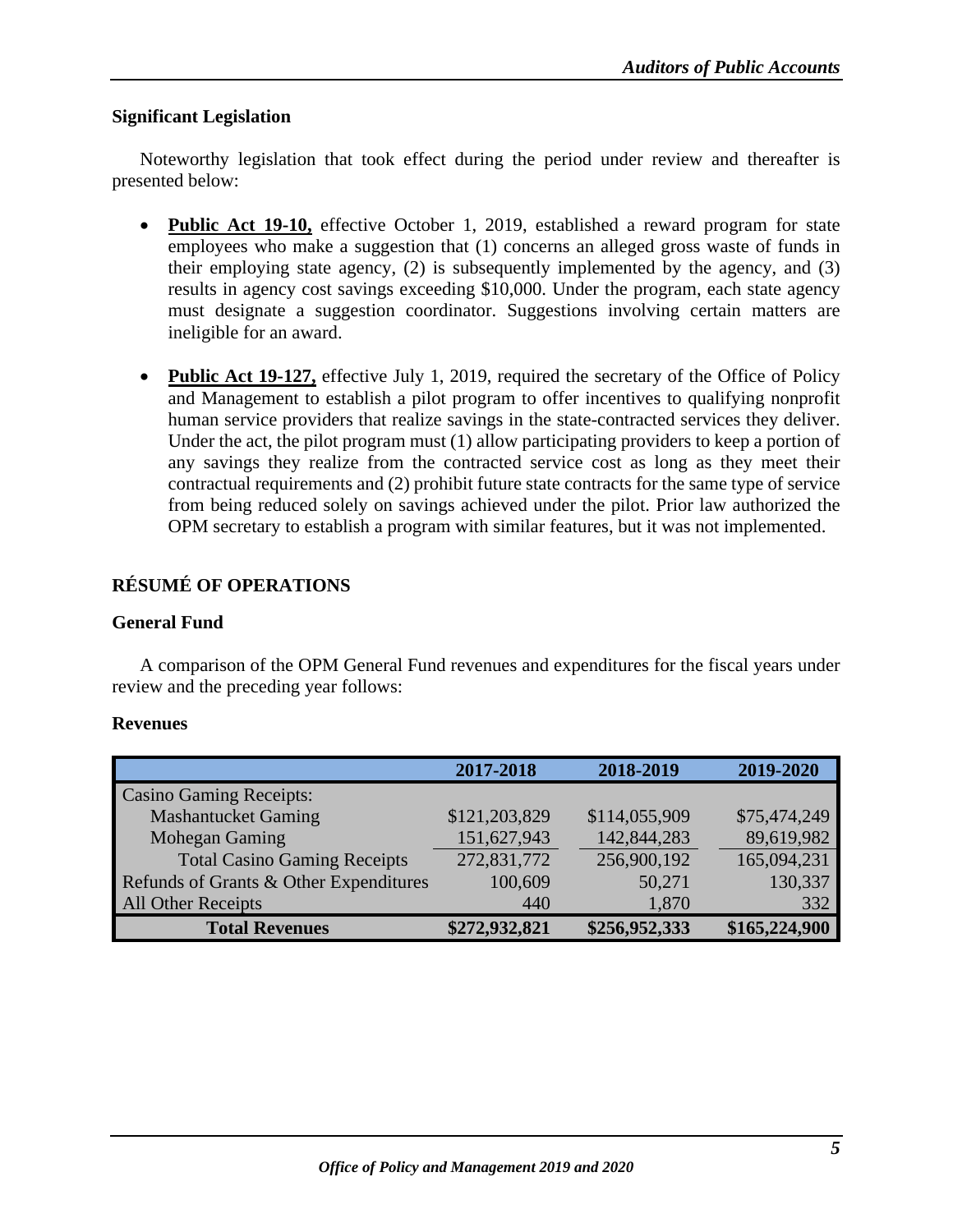# **Expenditures**

|                                    | 2017-2018     | 2018-2019     | 2019-2020     |
|------------------------------------|---------------|---------------|---------------|
| <b>Personal Services</b>           | \$9,930,032   | \$9,755,932   | \$10,274,286  |
| <b>Other Expenses</b>              | 1,073,506     | 876,217       | 980,361       |
| Special Program or Project         | 1,529,127     | 1,391,560     | 1,378,661     |
| Aid to Other than Local Government | 25,890,505    | 28,099,904    | 24,748,900    |
| Aid to Local Government            | 298,502,180   | 295,843,555   | 277,394,854   |
| <b>Total Expenditures</b>          | \$336,925,350 | \$335,967,168 | \$314,777,062 |

The majority of OPM revenues are from casino gaming, and although these receipts are credited to OPM, they are processed by the Department of Consumer Protection. A substantial portion of these funds were transferred into the Mashantucket Pequot and Mohegan Fund and used for grants to towns.

#### <span id="page-8-0"></span>**Special Revenue Funds**

Special revenue funds are used to finance a particular activity in accordance with specific state laws or regulations, and are financed through bond sale proceeds or specific state revenue. A summary of special revenue fund revenues and expenditures for the fiscal years under review and the preceding year follows:

#### <span id="page-8-1"></span>**Revenues**

<span id="page-8-2"></span>

|                                         | 2017-2018     | 2018-2019     | 2019-2020       |
|-----------------------------------------|---------------|---------------|-----------------|
| Tobacco Settlement (12037)              | \$116,850,108 | \$124,507,710 | \$118,761,009   |
| Federal & Other Restricted (12060):     |               |               |                 |
| Sales & Use Taxes:                      |               |               |                 |
| General Sales & Use Tax                 |               |               | 2,148,804       |
| Room Occupancy & Sales Tax              |               |               | 6,543,364       |
| <b>Other Use Taxes</b>                  |               |               | 12              |
| Total Sales & Use Taxes                 |               |               | 8,692,180       |
| <b>Federal Restricted Contributions</b> | 3,590,537     | 7,360,190     | 1,394,504,344   |
| Interest Income                         | 59,163        | 62,573        | 37,777          |
| Non-Federal Restricted Contributions    |               |               |                 |
| and Grant Transfers                     | 5,152,664     | 6,605,781     | 20,196,882      |
| Total Federal & Other Restricted        | 8,802,364     | 14,208,544    | 1,414,739,003   |
| Stadium Facility Fund (21019)           | 123,393       | 134,362       | 136,552         |
| <b>Total Revenues</b>                   | \$125,775,865 | \$138,670,616 | \$1,542,328,744 |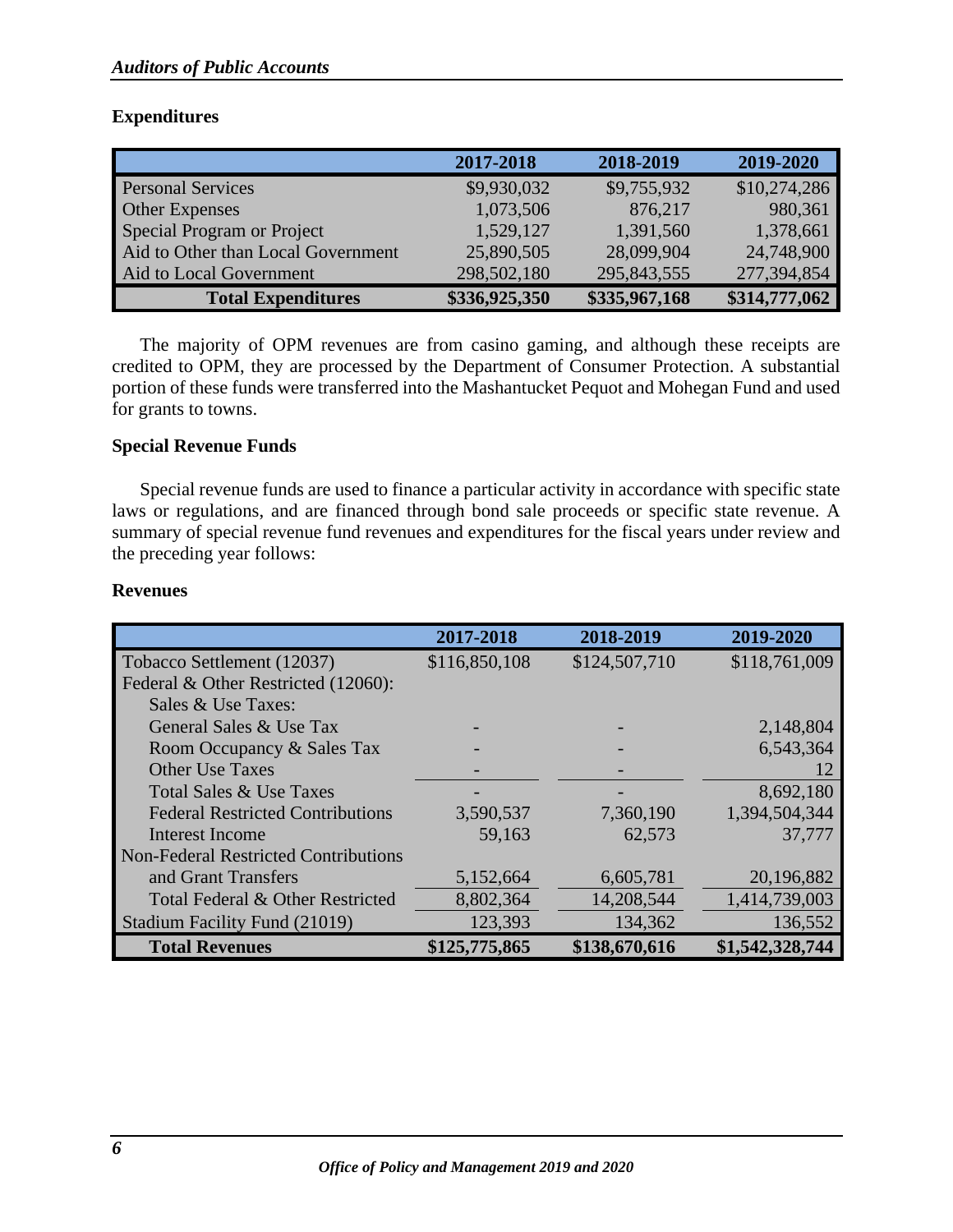|                                             | 2017-2018     | 2018-2019     | 2019-2020     |
|---------------------------------------------|---------------|---------------|---------------|
| Insurance Fund (12004)                      | 486,607       | 518,528       | 533,545       |
| Mashantucket & Mohegan (12009)              | 57,649,850    | 49,942,789    | 51,472,789    |
| Local Capital Improvements (12050)          | 28,006,751    | 29,895,520    | 29,331,732    |
| Capital Equipment Purchase Fund             |               |               |               |
| (12051)                                     |               | 44,793        | 105,189       |
| <b>Small Town Economic Assistance</b>       |               |               |               |
| Program $(STEAP)$ – Grants (12052)          | 81,154,395    | 94,761,217    | 110,749,692   |
| Htfd Downtown Redevelopment (12059)         | 76,363        | 8,931         |               |
| Federal & Other Restricted (12060):         |               |               |               |
| <b>Federal Restricted Contributions</b>     | 6,704,081     | 7,813,800     | 6,774,342     |
| <b>Non-Federal Restricted Contributions</b> | 8,403,202     | 1,546,250     | 25,074,601    |
| Total Federal & Other Restricted            | 15, 107, 283  | 9,360,050     | 31,848,943    |
| Community Conservation & Dev                |               |               |               |
| (13019)                                     | 4,478,322     | 252,518       | 229,798       |
| Capital Improvements & Other Purposes       |               |               |               |
| (17000's)                                   | 1,150,279     | 4,381,881     | 749,065       |
| Stadium Facility Fund (21019)               | 74,979        | 202,715       | 125,033       |
| <b>Total Expenditures</b>                   | \$181,480,747 | \$189,368,942 | \$225,145,786 |

# <span id="page-9-0"></span>**Tobacco Settlement**

The Tobacco Settlement Fund was established under Sections 4-28e through 4-28f of the General Statutes to account for funds received by the state in conjunction with the Tobacco Litigation Master Settlement Agreement executed on November 23, 1998. The receipts are a product of the sales of the major tobacco companies and are calculated in advance by a courtassigned certified public accounting firm. The proceeds are offset by transfers to the Department of Public Health, which administers the disbursement of the funds. These transfers totaled \$110,200,000 and \$136,000,000, for the 2018-2019 and 2019-2020 fiscal years, respectively.

# <span id="page-9-1"></span>**Mashantucket Pequot and Mohegan Fund**

The Mashantucket Pequot and Mohegan Fund distributes formula-based grants to towns operating under Sections 3-55i through 3-55k of the General Statutes. The formula is based on a number of factors, including the value of the payment in lieu of taxes, grant payments to towns, town population, equalized net grand property list, and per capita income.

The fund expenditures totaled \$49,942,789 and \$51,472,789 for the 2018-2019 and 2019-2020 fiscal years, respectively.

# <span id="page-9-2"></span>**Local Capital Improvement Program**

The Local Capital Improvement Program (LoCIP) Fund operates under Sections 7-535 through 7-538 of the General Statutes and is financed through state bond proceeds. OPM reimburses towns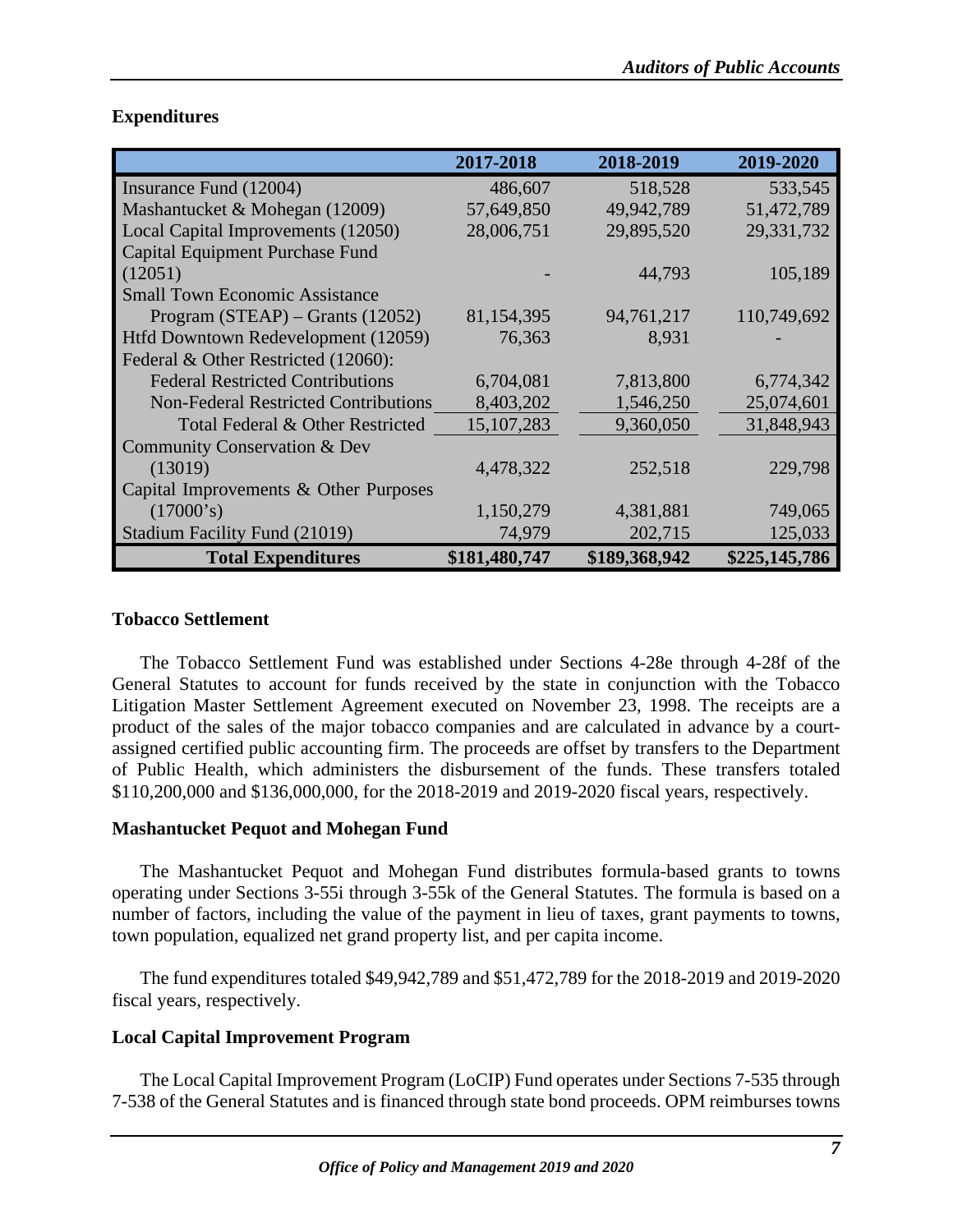for up to 100 percent of the cost of eligible capital improvement projects. Eligible projects generally consist of the construction, renovation, repair, and resurfacing of roads; sidewalk and pavement improvements; and public building and housing renovations and improvements.

The annual LoCIP expenditures fluctuate from year to year, since OPM-authorized projects must wait until the State Bond Commission places them on its agenda and votes to approve them.

#### <span id="page-10-0"></span>**Small Town Economic Assistance Program (STEAP)**

The Small Town Economic Assistance Program (STEAP) was established under Section 4- 66g of the General Statutes to provide grants-in-aid to any municipality or group of municipalities. The statutes provide guidelines on each municipality's eligibility.

#### <span id="page-10-1"></span>**Federal and Other Restricted Accounts**

The increase in fund revenues for the 2019-2020 fiscal year was mainly attributed to the receipt of funds from the U.S. Department of the Treasury from the Coronavirus Relief Fund (CRF), established by the Coronavirus Aid, Relief, and Economic Security Act (CARES Act). In April 2020, the State of Connecticut was allocated \$1.382 billion for the CRF program.

Sales and use taxes increased by \$8,692,180 during the 2019-2020 fiscal year. The increase was attributed to Public Act 19-117, Sections  $317(J)(i)$ ,  $318(J)(i)$ ,  $323(K)(i)$  &  $324(J)(i)$ , which required the deposit of certain state sales tax receipts into the regional planning incentive account.

The non-federal restricted revenue increased during the 2018-2019 and 2019-2020 by \$1,453,117 and \$13,591,101, respectively. The increase in the 2018-2019 fiscal year was mainly attributed to payments from municipalities in accordance with a memorandum of agreement relating to Municipal Accountability Review Board expenses. The increase in the 2019-2020 fiscal year was attributed to private contributions received in accordance with Public Act 19-117 Section 186(a).

The non-federal restricted expenditures increased during the 2019-2020 by \$23,528,351. The increase was mainly attributed to a payment matching agreement in accordance with Public Act 19-117 Section 186(b).

# <span id="page-10-2"></span>**Capital Projects Funds**

Capital projects funds account for bond sale proceeds used to acquire capital facilities financed from state bond sale proceeds. The legislature authorizes funds through bond legislation. Subsequent State Bond Commission approval is generally required to make the funds available. Total capital projects fund expenditures were \$4,381,881and \$749,065 for the 2018-2019 and 2019-2020 fiscal years, respectively. Expenditures during fiscal year 2018-2019 were primarily for transit-oriented development projects. Expenditures during fiscal year 2019-2020 decreased due to a reduction in appropriations and a transit-oriented project.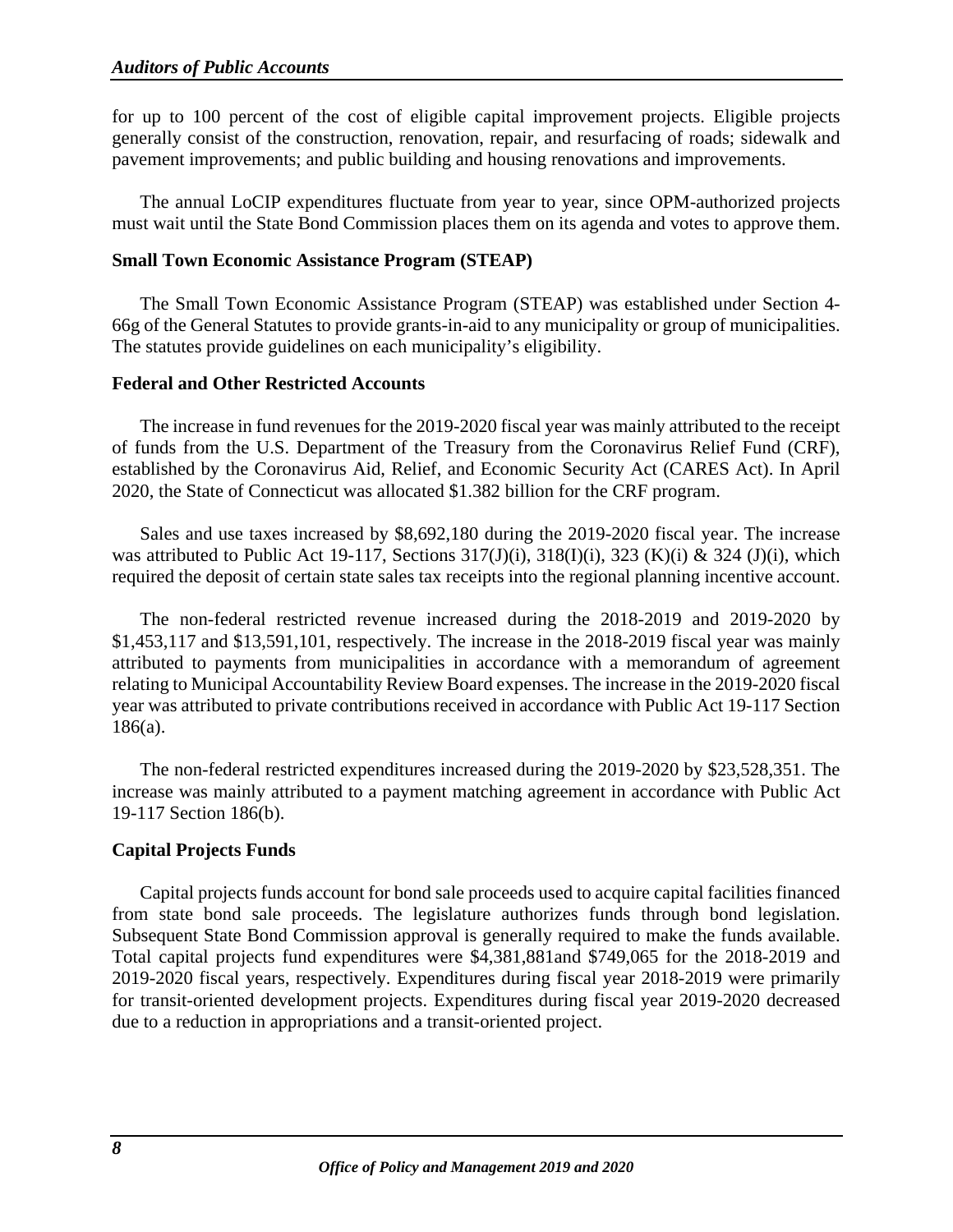# **STATE AUDITORS' FINDINGS AND RECOMMENDATIONS**

<span id="page-11-0"></span>Our examination of the records of the Office of Policy and Management disclosed the following three findings and recommendations, all of which have been repeated from the previous audit:

#### <span id="page-11-1"></span>**Property Control Deficiencies**

| Background: | The Pratt and Whitney Stadium at Rentschler Field is owned by the Office<br>of Policy and Management, which reports directly to the Governor,<br>providing the information and analysis required to formulate public policy.<br>The Capital Region Development Authority, (CRDA) oversees the day-to-<br>day stadium operations per an agreement with OPM. CRDA is a quasi-<br>public agency that works with the City of Hartford and the Capital Region<br>on economic development initiatives. The stadium is currently managed by<br>Spectra Venue Management |
|-------------|------------------------------------------------------------------------------------------------------------------------------------------------------------------------------------------------------------------------------------------------------------------------------------------------------------------------------------------------------------------------------------------------------------------------------------------------------------------------------------------------------------------------------------------------------------------|
| Criteria:   | Section 4-36 of the General Statutes requires each state agency to establish<br>and maintain inventory records as prescribed by the State Comptroller. The<br>State Property Control Manual establishes the standards, which include the<br>tagging of property and recording of inventory in Core-CT.                                                                                                                                                                                                                                                           |
| Condition:  | During our physical inspection of 50 assets, 25 managed by OPM and 25<br>managed by Rentschler Field staff, we noted the following:                                                                                                                                                                                                                                                                                                                                                                                                                              |
|             | Four assets at Rentschler Field were not physically tagged.<br>$\bullet$                                                                                                                                                                                                                                                                                                                                                                                                                                                                                         |
|             | Six assets at Rentschler Field were not included in the inventory records.                                                                                                                                                                                                                                                                                                                                                                                                                                                                                       |
|             | One asset at Rentschler Field was physically tagged with two different<br>tag numbers. One tag represents the correct asset in CORE-CT records<br>and the other tag represents a different asset.                                                                                                                                                                                                                                                                                                                                                                |
|             | In addition, we found sensitive and confidential information in an unlocked<br>room at OPM.                                                                                                                                                                                                                                                                                                                                                                                                                                                                      |
| Context:    | OPM maintained 1,473 assets at the time of our review.                                                                                                                                                                                                                                                                                                                                                                                                                                                                                                           |
| Effect:     | The lack of complete and accurate property control records increases the<br>risk of undetected loss or theft. Not properly securing sensitive and<br>confidential records could lead to potential liability for their disclosure.                                                                                                                                                                                                                                                                                                                                |
| Cause:      | There appears to be a lack of enforcement of policies and procedures to<br>ensure that OPM promptly and accurately records all property in its property<br>control records.                                                                                                                                                                                                                                                                                                                                                                                      |
|             |                                                                                                                                                                                                                                                                                                                                                                                                                                                                                                                                                                  |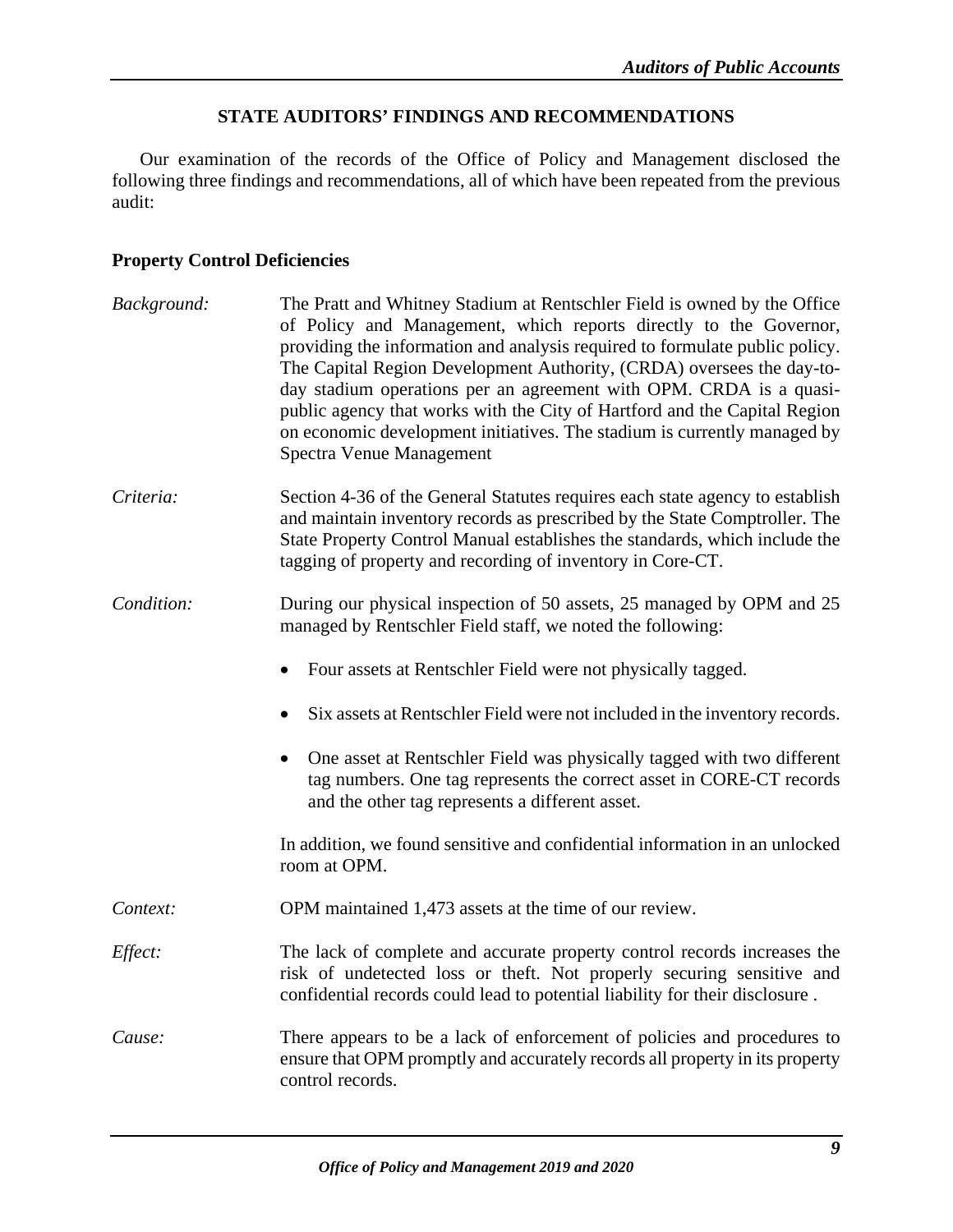*Prior Audit Finding:* This finding has been previously reported in the last five audit reports covering the 2008-2009 to 2017-2018 fiscal years.

- *Recommendation:* The Office of Policy and Management should improve internal controls and communication with the Capital Region Development Authority's outside management company staff to comply with the inventory requirements in the State Property Control Manual. In addition, the office should store all sensitive information in a secure location. (See Recommendation 1.)
- *Agency Response:* "OPM agrees with this finding. Pursuant to previous audit findings, OPM developed an implementation plan to improve internal controls and communication with the Capitol Region Development Authority (CRDA). Due to the timing of when the implementation plan was developed in March 2020 and the on-set of the global COVID-19 pandemic, OPM and the CRDA were unable to effectuate all of the recommendations pertaining to the fiscal year 2019 and 2020 inventory as well as the fiscal year 2021 inventory, such as the commencement of a semi-annual inventory to ensure assets are located, properly tagged, and recorded in the Core-CT financial system.

Irrespective of the inability to commence a semi-annual physical inventory as of June 30, 2021, continued improvements are necessary to ensure all property acquired is promptly and accurately recorded in the OPM property control records. OPM and the CRDA have agreed upon the following steps to address the challenges of assets being purchased by the CRDA outside of the Core-CT financial system and that equipment in athletic facilities is constantly moving to different locations, including being stored outside and exposed to the elements:

- OPM and the CRDA will jointly conduct a physical one-time review of all assets at Rentschler Field to verify that such assets are properly tagged and recorded in the Core-CT system. Such review is scheduled to occur in January 2022 after the close of the UCONN football season;
- OPM and CRDA will conduct an annual reconciliation before the close of each fiscal year to ensure (1) assets purchased and retired by the CRDA outside of the Core-CT financial system are properly recorded in the Core-CT system and tagged by the CRDA; and (2) assets purchased through the Core-CT system are properly tagged by the CRDA and recorded in the Core-CT system. This reconciliation will be conducted for the inventory as of June 30, 2021, although the fiscal year has already closed to identify and resolve any discrepancies in a timely manner, and annually thereafter;
- Staff at Rentschler Field will be trained to report to the Assistant General Manager, who is responsible for the reporting and tracking of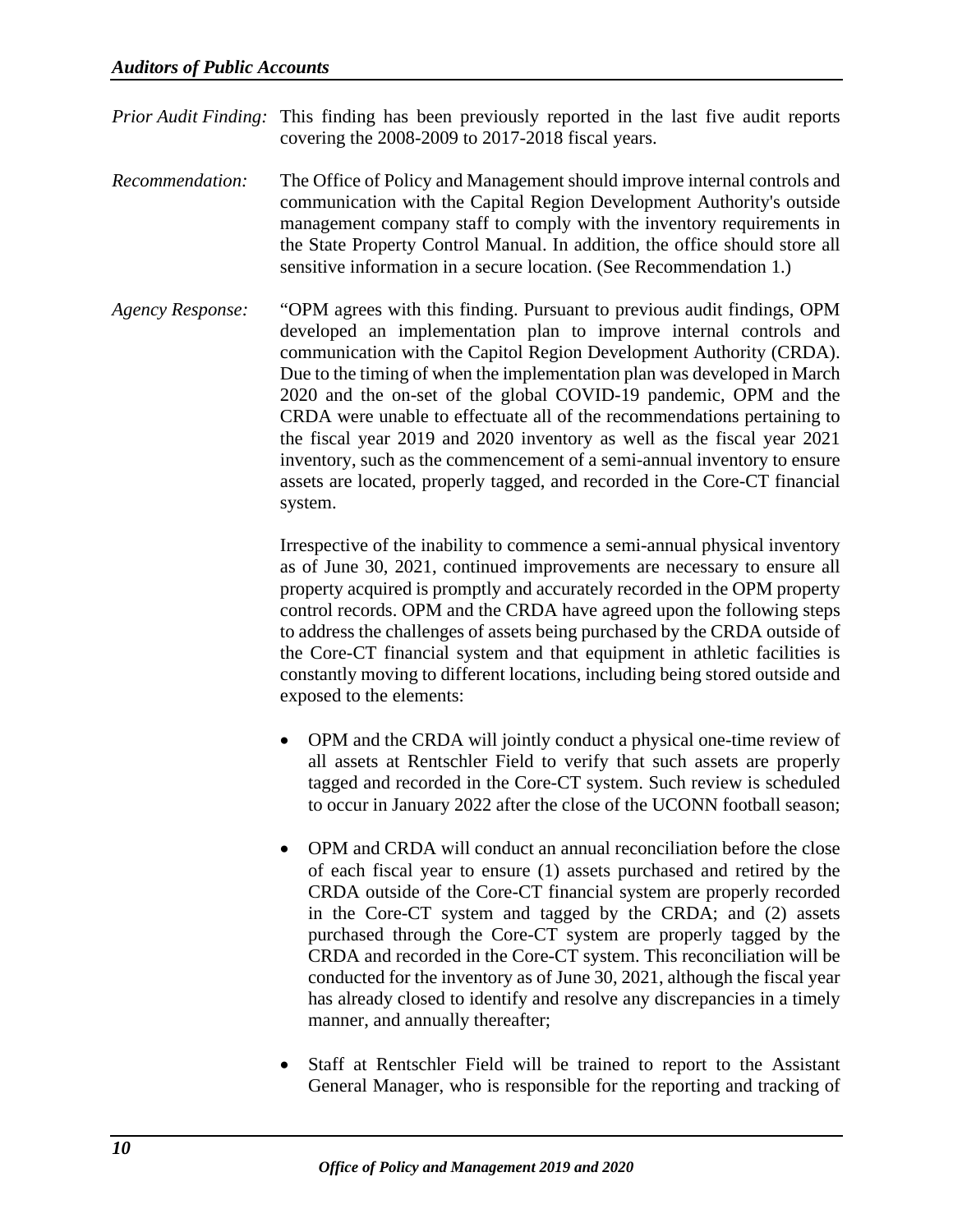the Rentschler Field inventory, when they have found inventory tags that have fallen off assets to ensure the tags are either assigned to the proper asset or replaced and updated accordingly in the Core-CT financial system. The CRDA believes staff at Rentschler Field may be placing fallen tags that they have found on assets, which has resulted in either more than one tag on an asset or the wrong tag is on an asset, resulting in audit findings;

- OPM and the CRDA will investigate how to properly tag and account for assets that are not stored in a facility, which tags are destroyed by exposure to outside elements. The CRDA believes this contributed to the finding of assets such as a tractor and an ATV not being tagged; and
- OPM and CRDA will commence the semi-annual inventory in fiscal year 2022 to ensure assets are located, properly tagged, and recorded in the Core-CT financial system, unless prevented to do so by external forces, such as the spread of the global COVID-19 pandemic."

# <span id="page-13-0"></span>**CO-59 Reporting Error**

| Background: | State agencies are required to annually submit CO-59 inventory reports to<br>the State Comptroller by October 1st. As part of our audit procedures, we<br>reviewed asset additions and deletions in the OPM CO-59 reports.                                                                                                                                                                                                                                                                                                                                                                                            |
|-------------|-----------------------------------------------------------------------------------------------------------------------------------------------------------------------------------------------------------------------------------------------------------------------------------------------------------------------------------------------------------------------------------------------------------------------------------------------------------------------------------------------------------------------------------------------------------------------------------------------------------------------|
| Criteria:   | Section 4-36 of the General Statutes requires that each state agency establish<br>and maintain inventory records in the form prescribed by the State<br>Comptroller, and shall annually, on or before October 1st, transmit a<br>detailed inventory of all real property and personal property having a value<br>of \$1,000 or more to the Comptroller as of June 30th. For audit purposes,<br>each state agency shall establish and maintain a list of personal property<br>having a value of less than \$1,000 and defined as controllable property in<br>the property control manual published by the Comptroller. |
| Condition:  | We reviewed 16 asset additions and deletions from OPM's CO-59 Reports,<br>for assets managed by Rentschler Field staff and OPM. We found that OPM<br>did not include three assets, totaling \$66,851, in the additions and one asset,<br>with a value of \$17,500, in the Rentschler Field deletions for the fiscal year<br>2015.                                                                                                                                                                                                                                                                                     |
| Context:    | Rentschler Field maintained 584 assets, with a value of \$4,220,663 at the<br>time of our review.                                                                                                                                                                                                                                                                                                                                                                                                                                                                                                                     |
| Effect:     | Property Control weaknesses increase the risk that assets are not being<br>properly recorded and safeguarded.                                                                                                                                                                                                                                                                                                                                                                                                                                                                                                         |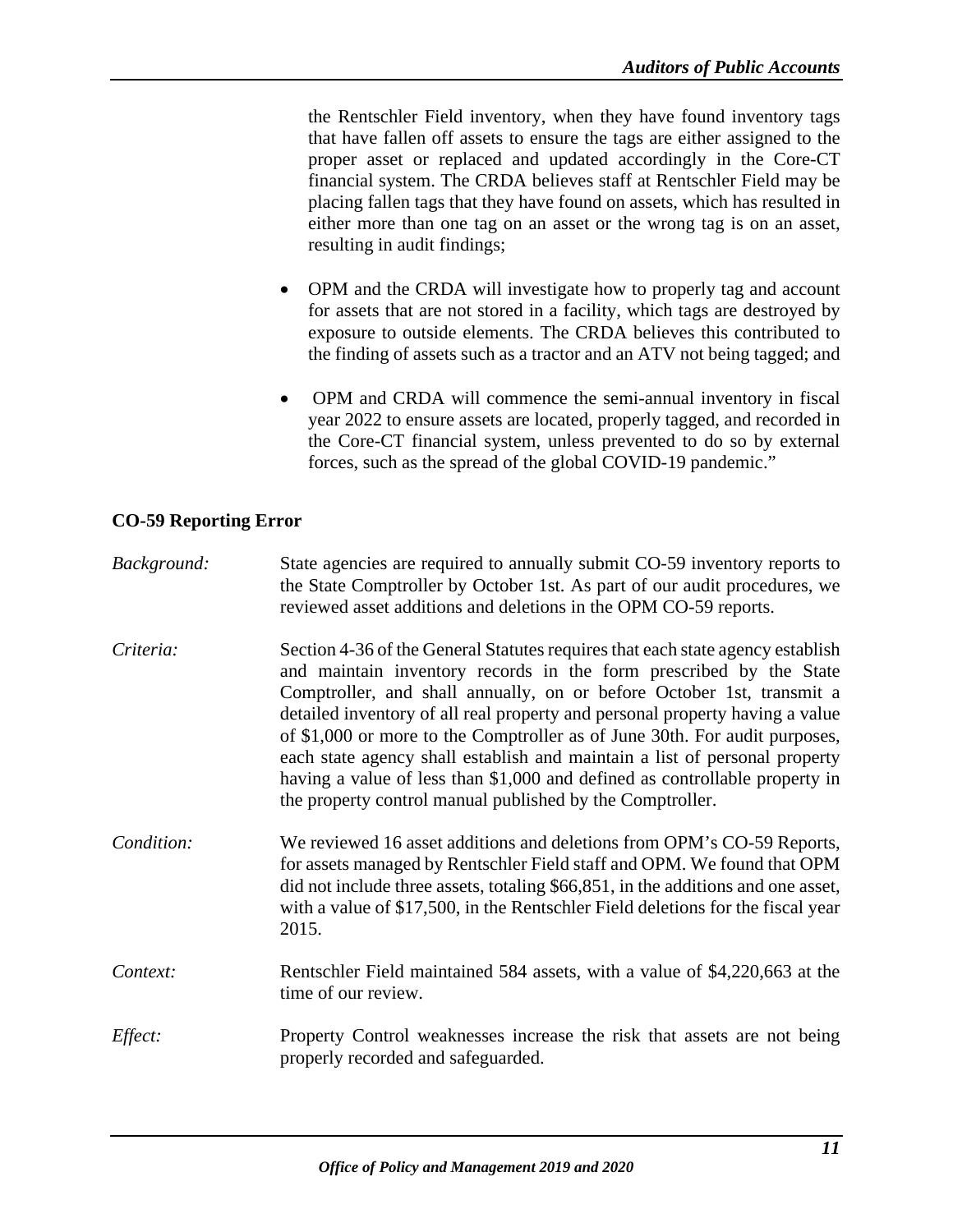| Cause:                  | Rentschler Field staff are not adequately reporting Rentschler Field assets<br>to OPM. This is due to a lack of information, documentation, and<br>communication between Capital Region Development Authority (CRDA)<br>and OPM.                                                                                                                                                                                                                                                                                                                                                                                                                                                                                                                                                                                                                                                                                                                                                                                                             |
|-------------------------|----------------------------------------------------------------------------------------------------------------------------------------------------------------------------------------------------------------------------------------------------------------------------------------------------------------------------------------------------------------------------------------------------------------------------------------------------------------------------------------------------------------------------------------------------------------------------------------------------------------------------------------------------------------------------------------------------------------------------------------------------------------------------------------------------------------------------------------------------------------------------------------------------------------------------------------------------------------------------------------------------------------------------------------------|
|                         | Prior Audit Finding: This finding has been previously reported in the last audit report covering<br>the fiscal years ended 2017 to 2018.                                                                                                                                                                                                                                                                                                                                                                                                                                                                                                                                                                                                                                                                                                                                                                                                                                                                                                     |
| Recommendation:         | The Office of Policy and Management should improve internal controls and<br>communication with the Capital Region Development Authority outside<br>management company staff to comply with the annual inventory reporting<br>requirements of the State Comptroller. (See Recommendation 2.)                                                                                                                                                                                                                                                                                                                                                                                                                                                                                                                                                                                                                                                                                                                                                  |
| <b>Agency Response:</b> | "OPM agrees with this finding. The three assets totaling \$66,851, which<br>were added and the one asset with a value of \$17,500, which was deleted,<br>in FY19 should have been included with the additions and deletions in<br>FY15, however, the OPM Business Office was not made aware of these<br>changes by the CRDA until FY19. As noted in the agency response to the<br>Property Control Deficiencies, OPM and CRDA will conduct an annual<br>reconciliation before the close of each fiscal year to ensure (1) assets<br>purchased and retired by the CRDA outside of the Core-CT financial system<br>are properly recorded in the Core-CT system and tagged by the CRDA; and<br>(2) assets purchased through the Core-CT system are properly tagged by the<br>CRDA and recorded in the Core-CT system. This reconciliation will be<br>conducted for the inventory as of June 30, 2021, although the fiscal year has<br>already closed to identify and resolve any discrepancies in a timely manner,<br>and annually thereafter." |

# <span id="page-14-0"></span>**Violation of State Contracting Portal Requirement**

*Criteria:* Section 4e-13(a) of the General Statutes requires the Department of Administrative Services (DAS), in consultation with the State Contracting Standards Board, to establish and maintain a single internet portal to post all executive branch agency contracting opportunities. Section 4e-13(c) of the General Statutes states that all executive branch agencies, constituent units of the state system of higher education and quasi-public agencies shall post all bids, requests for proposals, and resulting contracts and agreements on the state contracting portal.

> Section 4e-13(b) of the General Statutes requires that the State Contracting Portal shall, among other things, include: (1) all requests for bids or proposals, and other solicitations regardless of the method of source selection, related materials and all resulting contracts and agreements by state agencies; (2) a searchable database for locating information; and (3) personal services agreements and purchase of service agreements.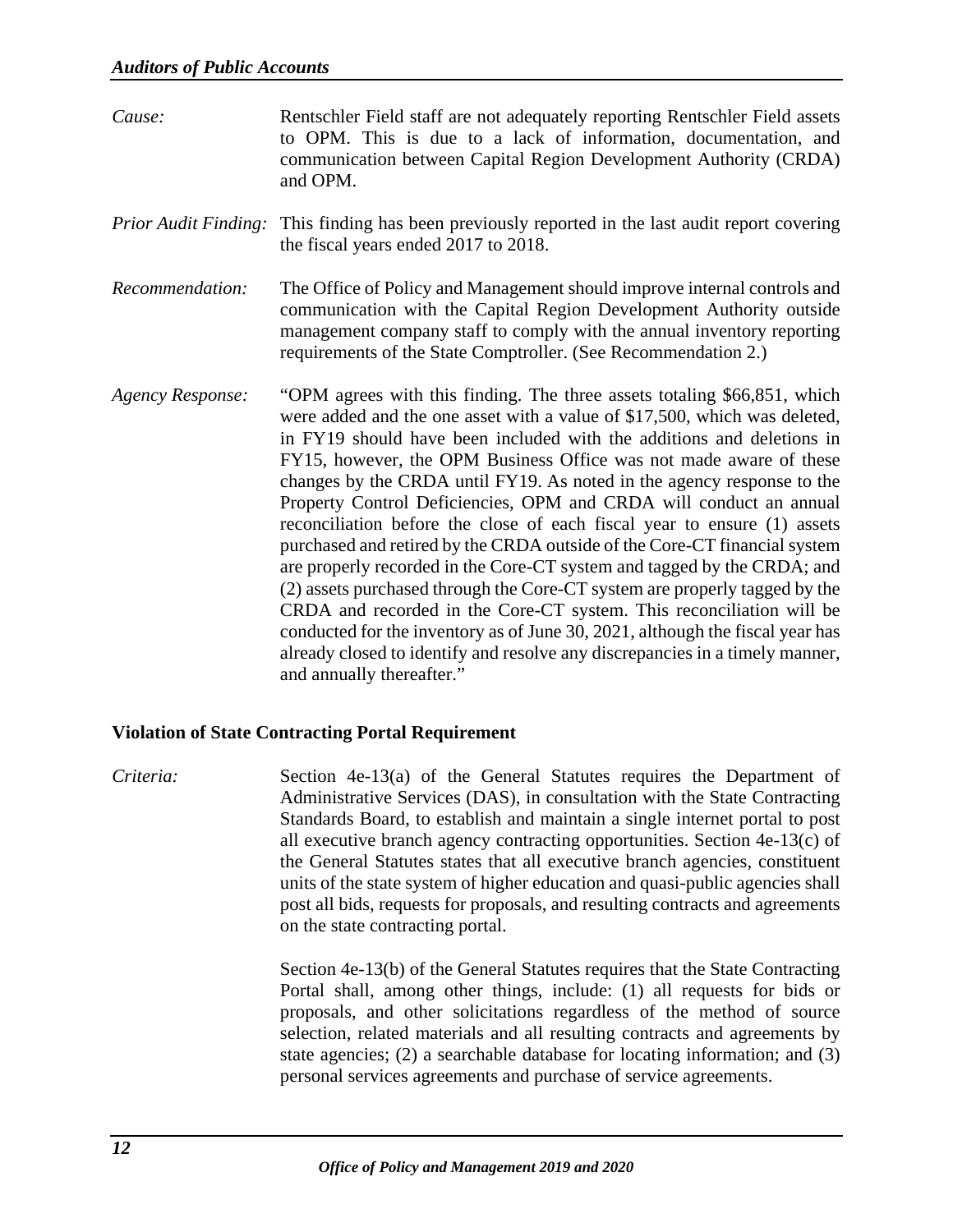- *Condition:* We reviewed five personal service agreements, totaling \$86,809. All five contracts tested did not comply with the state contracting portal requirement and were not published on the DAS website.
- *Context:* OPM had 12 active personal service agreements during the audit period.
- *Effect:* Not posting personal service agreement on the DAS portal reduces transparency.
- *Cause:* OPM employees informed us that they were not aware of the requirement to post personal service agreements on the portal.
- *Prior Audit Finding:* This finding has been previously reported in the last audit report covering the 2017-2018 fiscal years.
- *Recommendation:* The Office of Policy and Management should post personal service agreements on the Department of Administrative Services' contracting portal as required by Section 4e-13(a) of the General Statutes. (See Recommendation 3.)
- *Agency Response:* "As reflected in OPM's response to the finding in the FY2017 and FY2018 report, pursuant to information dating back to 2016, OPM was told by the Department of Administrative Services (DAS) that the State Contracting Portal did not have the functionality to post contracts that were not bid through a competitive process. Consequently, OPM did not post noncompetitive contracts to the State Contracting Portal resulting in the audit finding in FY2017 and FY2018.

Subsequent to the audit finding in FY2017 and FY2018 dated February 14, 2020, OPM learned it was possible to post non-competitive contracts to the State Contracting Portal and commenced implementing the Auditors of Public Accounts recommendation to post non-competitive contracts.

The five (5) contracts cited in this recent finding were all executed in 2018 and 2019 at which time (1) OPM had been told by DAS that the State Contracting Portal did not have the functionality to post contracts that were not bid through a competitive process; (2) it was prior to the February 14, 2020 audit finding in the FY2017 and FY2018 report; it was prior to when OPM learned how to post non-competitive contracts to the State Contracting Portal; and it was prior to when OPM commenced implementation of the Auditors of Public recommendation.

This repeated recommendation is the result of the timing whereby the violation occurred prior to the original finding in February 2020 and subsequent corrective action by OPM."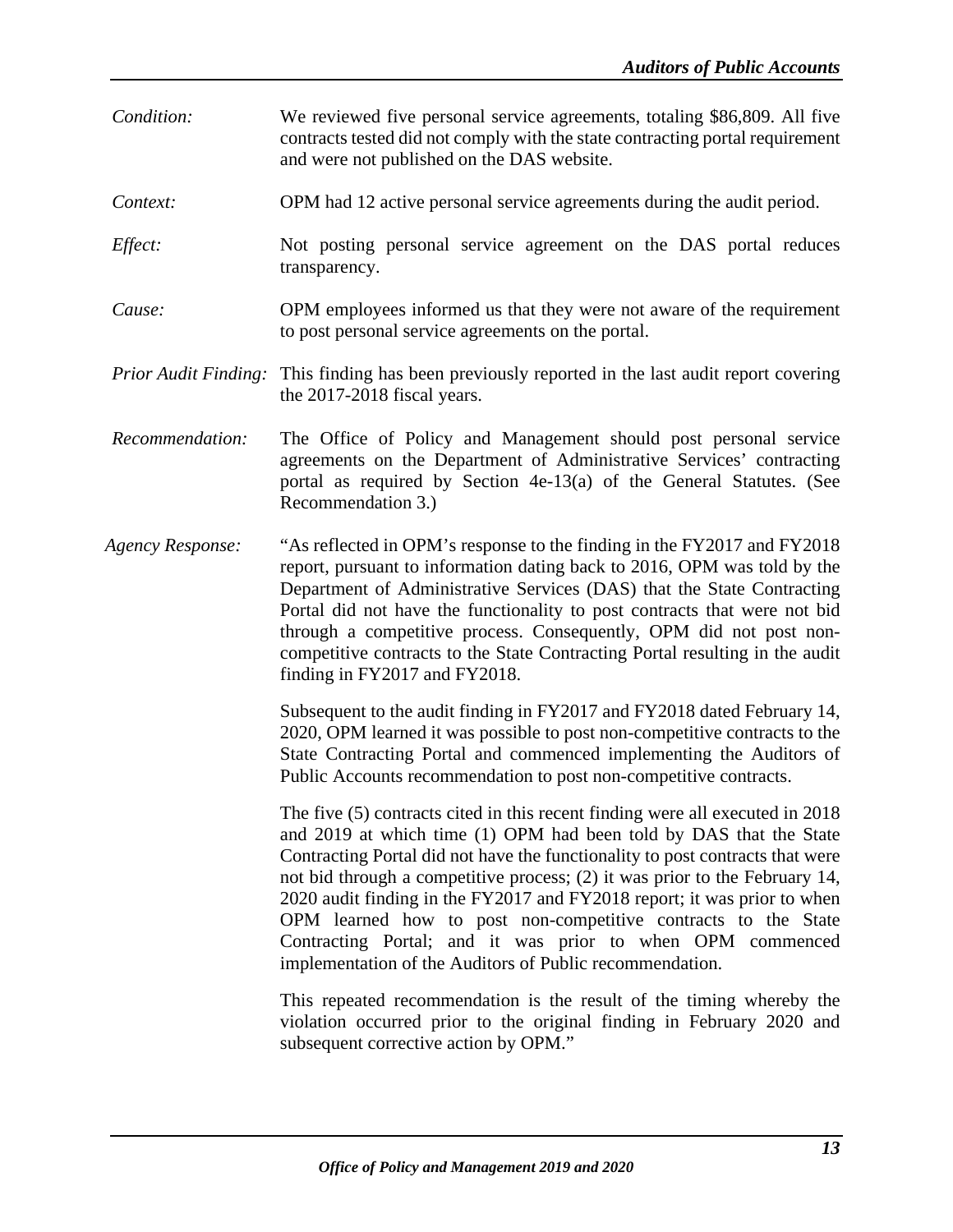# *Auditors' Concluding*

*Comment:* Although the violations occurred prior to the issuance of our last audit report, as of March 1, 2022, OPM has not corrected the violations and uploaded the contracts to the State Contracting Portal.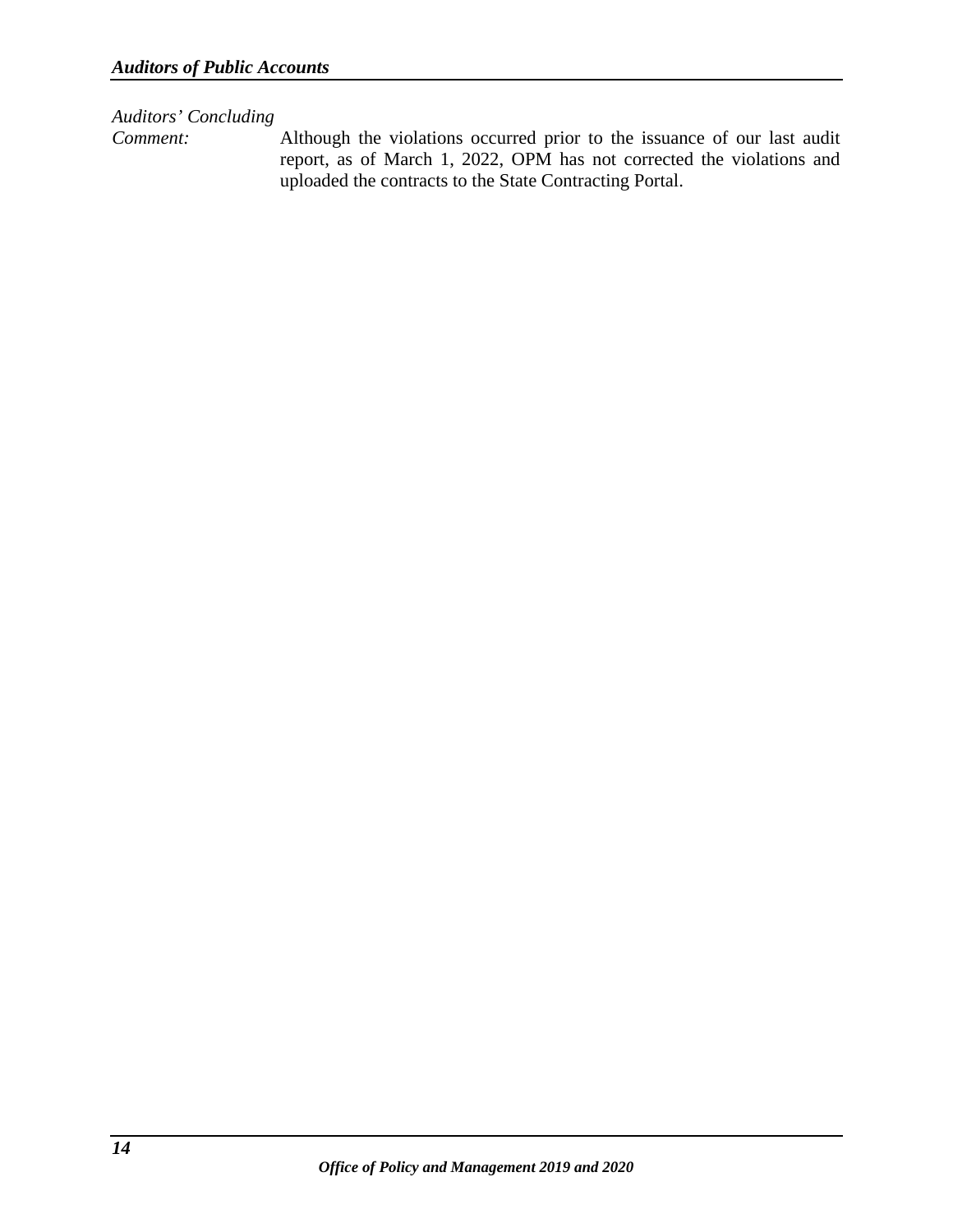#### **RECOMMENDATIONS**

<span id="page-17-0"></span>Our prior audit report on the Office of Policy and Management contained eight recommendations. Five have been implemented and three of the recommendations have been modified and repeated during the current audit.

#### *Status of Prior Audit Recommendations:*

- The Office of Policy and Management should strengthen its internal controls to ensure compliance with state personal service agreement laws, procedures and internal policies. **This recommendation has been modified and has been repeated. (See Recommendation 3.)**
- The Office of Policy and Management should strengthen internal controls to ensure that it issues purchase orders in accordance with Section 4-98 of the General Statutes. The agency took corrective action. **This recommendation has been resolved.**
- The Office of Policy and Management should improve internal controls over its assets in order to comply with the State Property Control Manual. **This recommendation has been modified and has been repeated. (See Recommendation 1.)**
- The Office of Policy and Management should improve internal controls and communication with the Capital Region Development Authority outside management company staff to comply with the inventory requirements in the State Property Control Manual. **This recommendation has been modified and has been repeated. (See Recommendation 2.)**
- The Office of Policy and Management should strengthen internal controls to ensure that it maintains medical leave forms or justifies missing forms in accordance with the State of Connecticut Family and Medical Leave Entitlements Policy. **This recommendation has been resolved.**
- The Office of Policy and Management should improve oversight over Renters' Rebate Program grant processing and record retention requirements by municipalities. **This recommendation has been resolved.**
- The Office of Policy and Management should improve oversight of criminal justice grant reporting requirements. **This recommendation has been resolved.**
- The Office of Policy and Management should file reports in accordance with the General Statutes or seek legislative changes to amend or eliminate certain reporting requirements. **This recommendation has been resolved.**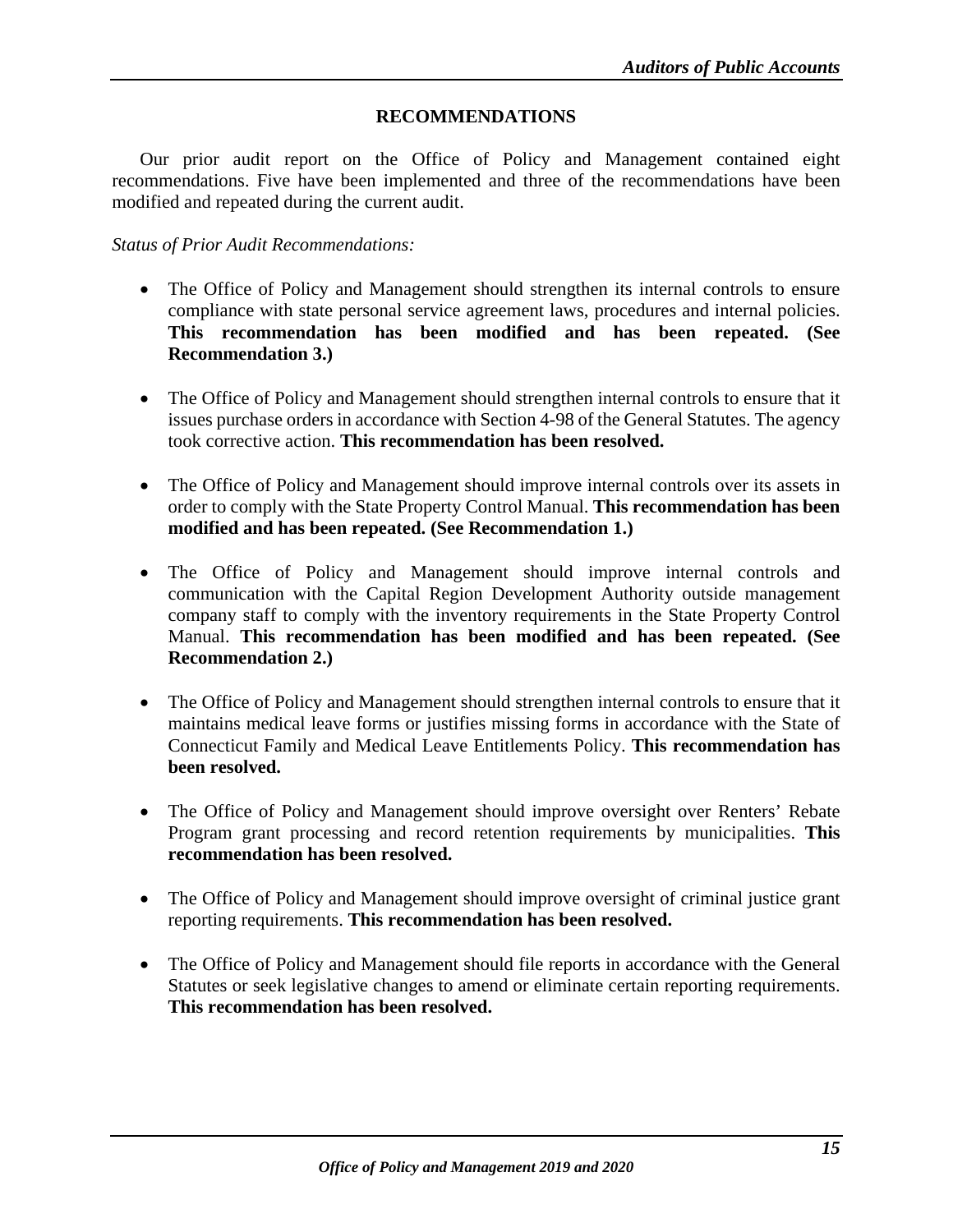#### *Current Audit Recommendations:*

**1. The Office of Policy and Management should improve internal controls and communication with the Capital Region Development Authority outside management company staff to comply with the inventory requirements in the State Property Control Manual. In addition, the office should store all sensitive information in a secure location.**

#### Comment:

Our review of 25 OPM and 25 Rentschler Field inventory items disclosed numerous issues with the Rentschler Field inventory. We found that some assets were not tagged, and other assets were not included in the inventory. We also found sensitive and confidential information in an unlocked room at OPM.

**2. The Office of Policy and Management should improve internal controls and communication with the Capital Region Development Authority outside management company staff to comply with the annual inventory reporting requirements of the State Comptroller.**

Comment:

We reviewed 16 asset additions and deletions from OPM's CO-59 annual inventory reports for assets managed by Rentschler Field staff (Capital Region Development Authority outside management) and OPM. We found that OPM did not include three assets, totaling \$66,851, in the additions and one asset, with a value of \$17,500, in the Rentschler Field deletions for the fiscal year 2015.

**3. The Office of Policy and Management should post personal service agreements on the Department of Administrative Services' contracting portal as required by Section 4e-13(a) of the General Statutes.**

Comment:

We reviewed five personal service agreements and determined that none were published on the Department of Administrative Services' website.